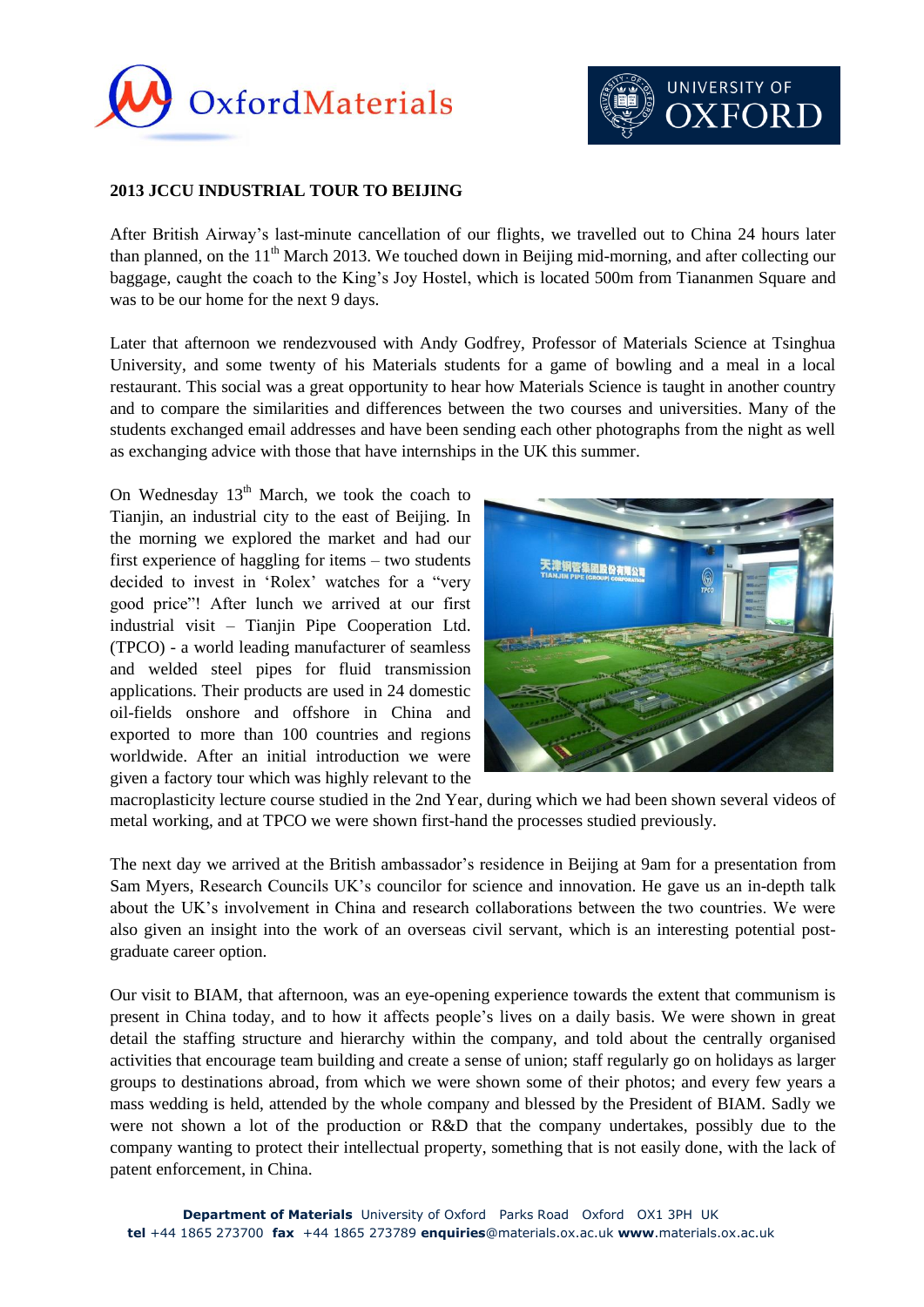



Our third industrial visit was to Baoling Investment Casting Ltd. in Tianjin. This was a huge contrast to the scale of the operations at TPCO since there were only 60 workers fabricating metal components, using the lost-wax process, in three interconnected sheds. The working conditions were very different, and it was fascinating to get so close to the manufacturing methods and see the high quality finished product. After the tour, we were kindly invited to lunch by the manager and were treated to local delicacies and drinks at a restaurant in town. Upon returning to Beijing we once again put our haggling skills to the test on a visit to the Beijing Silk Market. Gifts bought ranged from Jasmine tea to Oakley sunglasses, as well as silk pyjamas and even a tailored suit!

Saturday  $16<sup>th</sup>$  March was our first free day in Beijing to experience the world famous tourist attractions. In the morning we caught the bus to the Temple of Heaven, a large park with amazingly constructed shrines that were built to worship a good harvest. One of the most interesting aspects of the Temple of Heaven was the density of retired citizens that use the space to exercise, relax and take part in activities like ballroom dancing and choral singing. Two students were persuaded to join in with the dancing and I tried to master a game similar to 'keepy-uppies' (with a shuttlecock) that was made to look effortless by the octogenarians; needless to say they were significantly better than me!





That afternoon we caught the Metro to the Forbidden City and upon arrival found that, as a group of 20 Westerners, we were as much of a tourist attraction as the 600 year-old buildings. Many photos were posed for and taken of us as we wandered around the grounds of the Emperor's residence, and discovered interesting little museums like the Hall of Clocks and the Imperial garden. After visiting the Forbidden City we were diverted around Tiananmen Square as we witnessed the Chinese Assembly disembarking the Great Hall of the People after naming the new Chinese premier - Li Keqiang.

Our seventh day in China took us to one of the engineering wonders of the world; we caught the coach to Badaling, an area where the Great Wall has been restored to its former glory. The

sheer scale of this construction was breathtaking as the Wall extended over the horizon, in both directions, displaying some of its steeper sections as it passed over mountainous terrain. Upon

returning to the Hostel in the evening we visited the Laoshe tea house and experienced Chinese opera, an acrobatic tea ceremony, story-telling (which, in Chinese, was sadly not so successful without sub-titles) and a Kung Fu show.

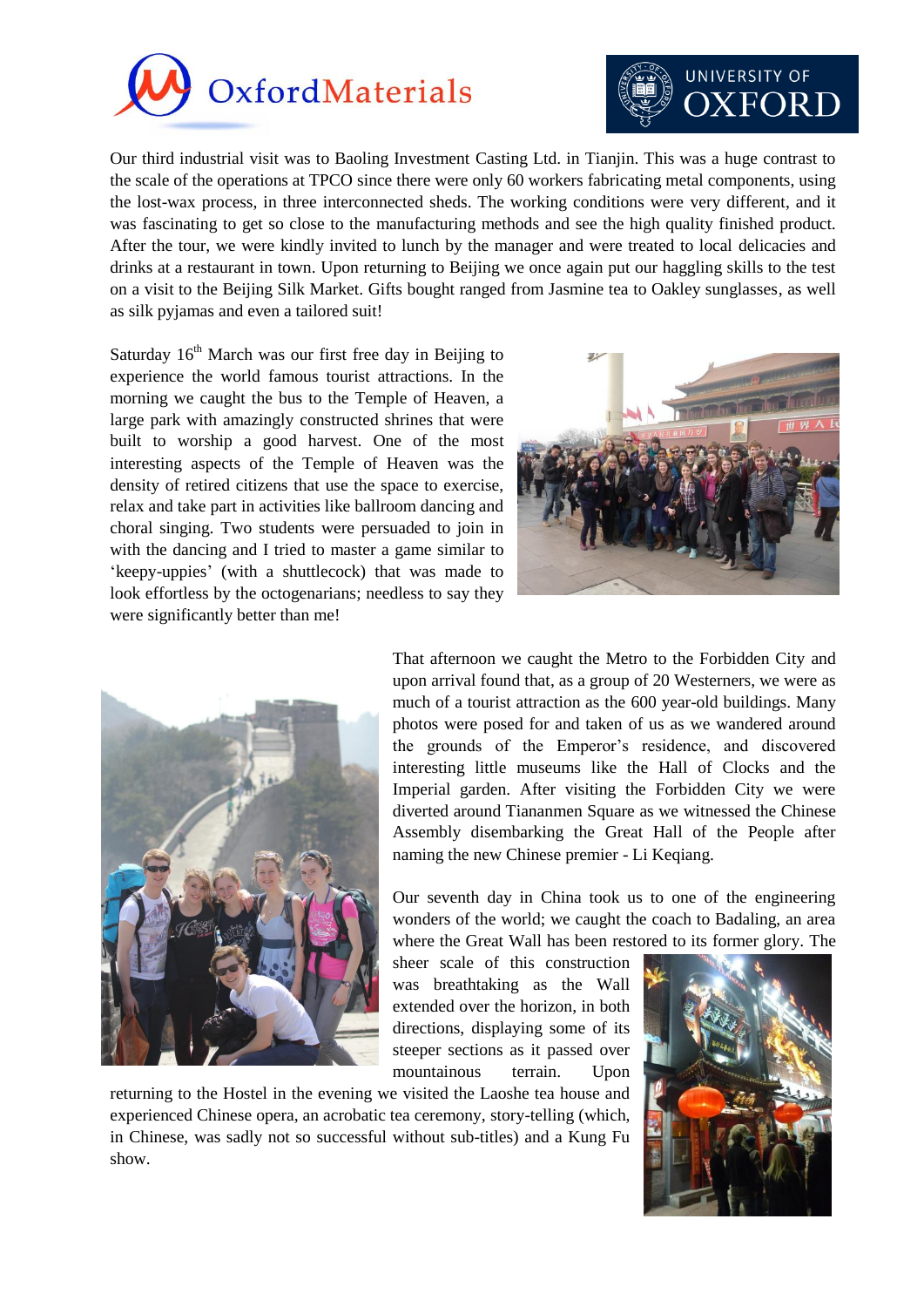



The fourth and final industrial visit was to Advanced Technology and Materials (AT&M) Refractory metals and Ceramics division in the industrial Haidian district of Beijing. AT&M is the largest industrial materials science group in China consisting of many companies specialising in both metallic and non-metallic materials. Our visit to the refractory metals division showed both sides of the company – the commercial production of tungsten components and the research and development laboratory working on projects funded by the state and/or initiated by consumer-interest. The tour around the factory showed us the various stages of the sintering and hot-isostatic pressing processes, first the creation of a 'green compact' from the



metal in powder form, then the introduction of the component into a furnace to encourage diffusion of atoms across the granules' interface and reduce porosity in the final product. During the Q&A session after the factory tour, AT&M's involvement in the ITER nuclear fusion reactor project (something the University of Oxford is also a part of) was explained to us – they are manufacturing tungsten components for the diverter within the tokomak chamber. Once again we were treated to a meal by the managers at AT&M where we sampled national specialities such as donkey and yak!

After our visit to AT&M we visited the Summer Palace, a UNESCO world heritage site whose Chinese name translates as "Gardens of Nurtured Harmony". Many of the students who came agreed this was the most picturesque of our visits, and took the opportunity to capture 'post card' photos, to send home.



We arrived back at the Hostel and got changed for our penultimate evening in Beijing and the traditional Tour Dinner. Our translator, research student Yunqi Wang, had told us that it was a very nice restaurant but we were not expecting the luxury that greeted us as we stepped out of the lift on the sixth floor of a shopping precinct into the Da Dong Duck Restaurant, Wangfujing. Looking past the  $435,950$  ( $\sim$ £3600) bottles of wine on the menu, we managed to find a local beer at a less crippling ¥15. The food was incredible and quite different to the traditional restaurants we had dined at during the rest of the tour.

On our final day in Beijing we visited the world-famous Zoo and Aquarium, managed to see the pandas, and watched a water show involving a breakdancing walrus. Our flight home was disruption-free, we returned to Oxford very tired, but with a much greater sense of where materials science is used in industry and how our subject applies to the world around us.